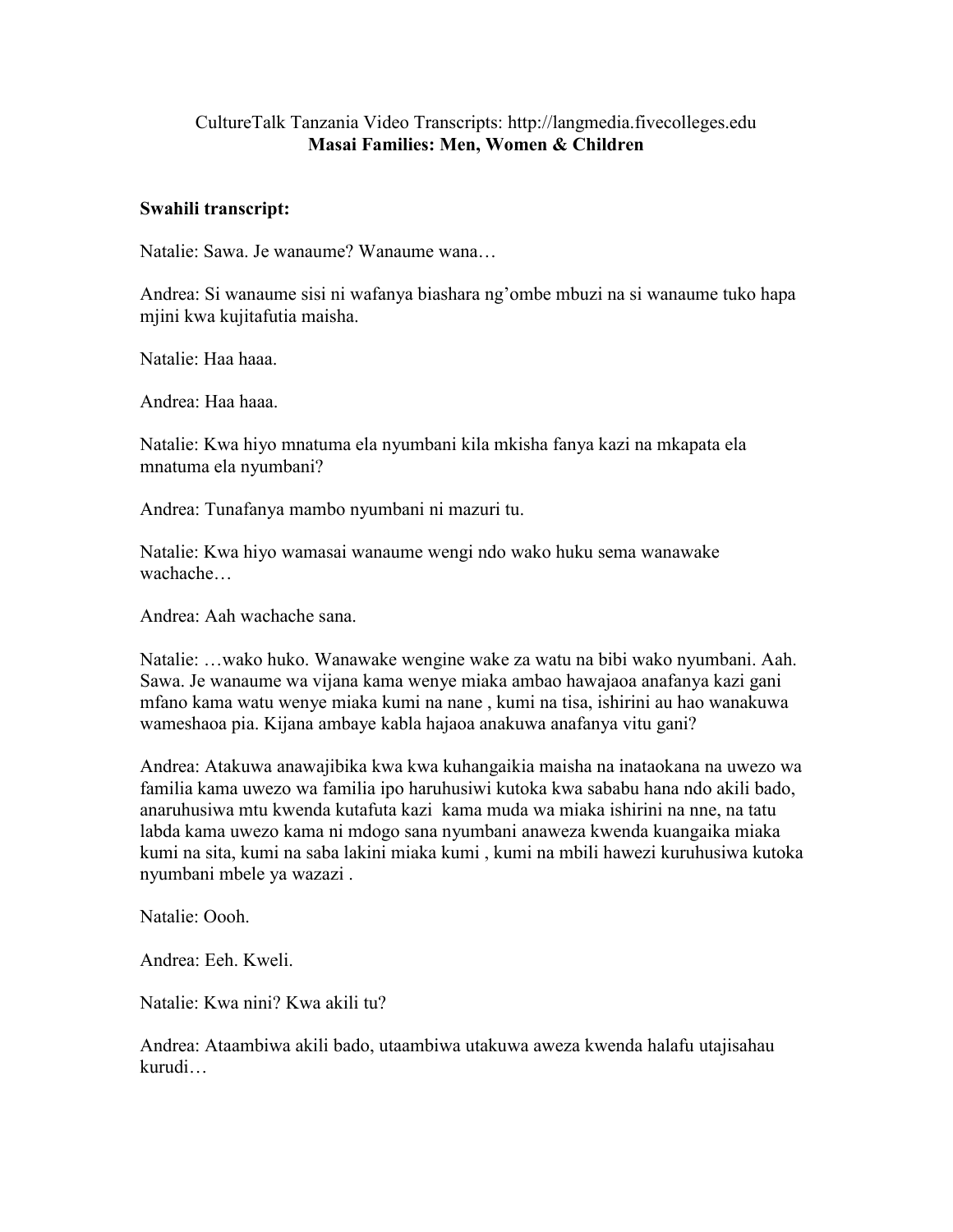Natalie. Nyumbani. Haa haa.

Andrea: Haa haaa, halafu utajisahau kunyenyekea, halafu heshima itakuwa itapungua kwa sababu sisi kimila chetu heshima tunaweka mbele sana.

Natalie: Mmh.

Andrea: Mmmh.

Natalie: Aah. Sawa. Je watoto wadogo hawana kazi yoyote?

Andrea: Hawana kazi yoyote.

Natalie: Je wakiume wakike wate wanafanya vitu hivyo hivyo pamoja?

Andrea: Eeh.

Natalie: Watoto kama miaka sita, saba, mmmh sita, tano na kuendelea?

Andrea: Ni watoto wa shule.

Natalie: Wanaenda shule?

Andrea: Wanaenda shule.

Natalie: Kwa hiyo sasa hivi watoto wote kule wanaenda shule?

Andrea: Eeh sasa hivi kuanzia mwaka, tuseme kwenye mwaka na sabini hivi na kuja mpaka sasa hivi watoto wanasoma.

Natalie: Aah.

Andrea: Eeh.

Natalie: Sasa nyie si mnategemea mifugo?

Andrea: Eeh.

Natalie: Kwa hiyo ni watu gani wanaokamua ng'ombe, wanaoenda kuchunga ng'ombe na kwenda kutafuta chakula mfano kama kukiwa hakuna chakula majani sehemu mnayo kaa na kwenda mbali na zaidi. Ni watu gani wanayofanya hiyo kazi?

Andrea: Kwa vijana.

Natalie: Vijana wa kati kati?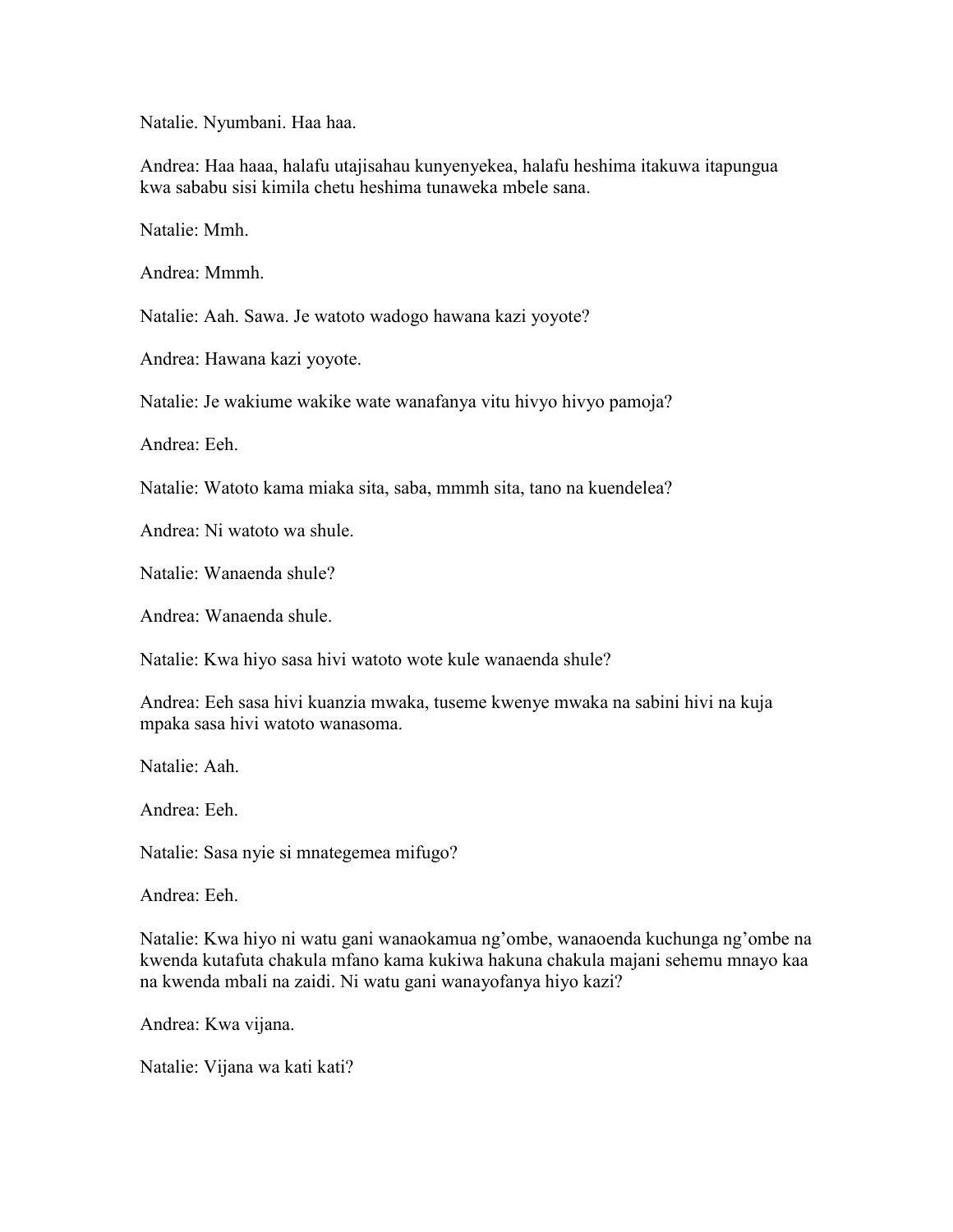Andrea: Wa katikati wa miaka kumi, kumi na mbili, kumi na moja ndio shughuli yao ndio hiyo.

Natalie: Na kutakuwa wameshamaliza shule?

Andrea: Aaah watakuwaa…

Natalie: Au wakitoka shule shughuli ndio hiyo?

Andrea: Eeh wakitoka shule ndio wanafanya hivyo. Mtu mwenye uwezo anaajili watu .

Natalie: Mmh.

Andrea. Mtu asiyekuwa na uwezo lakini mama haswa anakamua, anasimamia.

Natalie. Eeh.

Andrea: Mama ndiye anakamua, ndiye anajua kiasi gani lita inatoka.

Natalie: Mmh. Na familia inakuwa na yani kama wanayama wangapi, ng'ombe wangapi hivi?

Andrea: Inaweza kuwa unakuta mtu anang'ombe kumi, ishirini, mpaka mia, mia mbili hivi.

Natalie: Inategemea uwezo wake.

Andrea: Inategemea uwezo wake. Mpaka elfu mtu anafuga ng'ombe.

Natalie: Ng'ombe elfu?

Andrea: Eeeh.

Natalie: Ebwana we.

Andrea: Kweli. Utakuta hivi na Kariakoo. Haa haaa.

Natalie: Haaa haaa. Wanawaweka wapi?

Andrea: Wanawaweka zizi , hapa mia tano, hapa mia tatu, hapa mia nne yani zizi kama hapa nyumba yenu, hapa kwa Shio, shuleni pale, hapa kwetu utakuwa yeye anakaa pembeni, itakuwa yeye anaangalia jioni hii inatoka, ile inatoka, ile inatoka, ile inatoka.

Natalie: Eeh eehh ehh.

Andrea: Na anajua yote .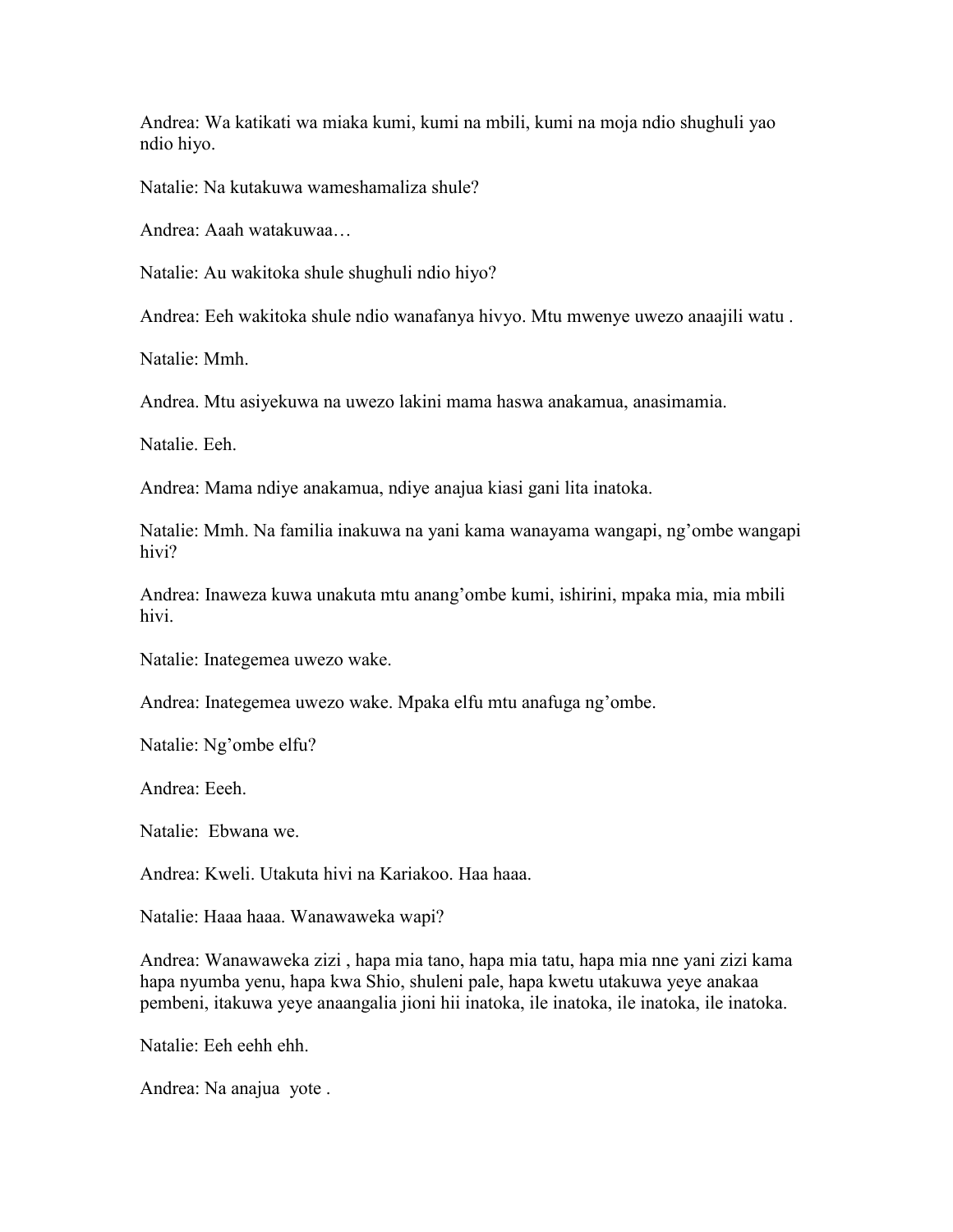Natalie: Je mnawapa majina ng'ombe au wanajuaje, mnawahesabu kila siku?

Andrea: Anawapa anawapa majina kimila.

Natalie. Aah sawa.

## English transcript:

Natalie: Okay. What about men? Do men have …

Andrea: We men are the businessmen, we sell cows, goats. We're here in the city to earn a living.

Natalie: So, you send cash home. Once you're done working and earning money, you send it home?

Andrea: We do very good things for our homes.

Natalie: So, of the Masai, mostly those here are men, except for a few women…

Andrea: Ah, very few.

Natalie: ...Are here. The rest of the women, people's wives and grandmothers, are at home. Ah. Okay. So the young males who are unmarried, what do they do? For example, those who are eighteen, nineteen, twenty? Or are they also married? A young male who is not married, what does he do?

Andrea: He will be struggling to earn money, depending on the family's income. If they are rich, he is not allowed to leave home, because he is not old or mature enough. He is not allowed to go and look for a job until around twenty- three or four, unless they are very poor. In which case, he can go and look for a job at the age of sixteen or seventeen. At the age of ten or twelve, he cannot be allowed to leave the house in front of the parents.

Natalie: Oooh.

Andrea: Eeh. It is true.

Natalie: Why? Because of his level of maturity?

Andrea: He will be told that he is not mature enough; he will be told that he might go out and forget to come back.

Natalie: To come back home. [Laughter.]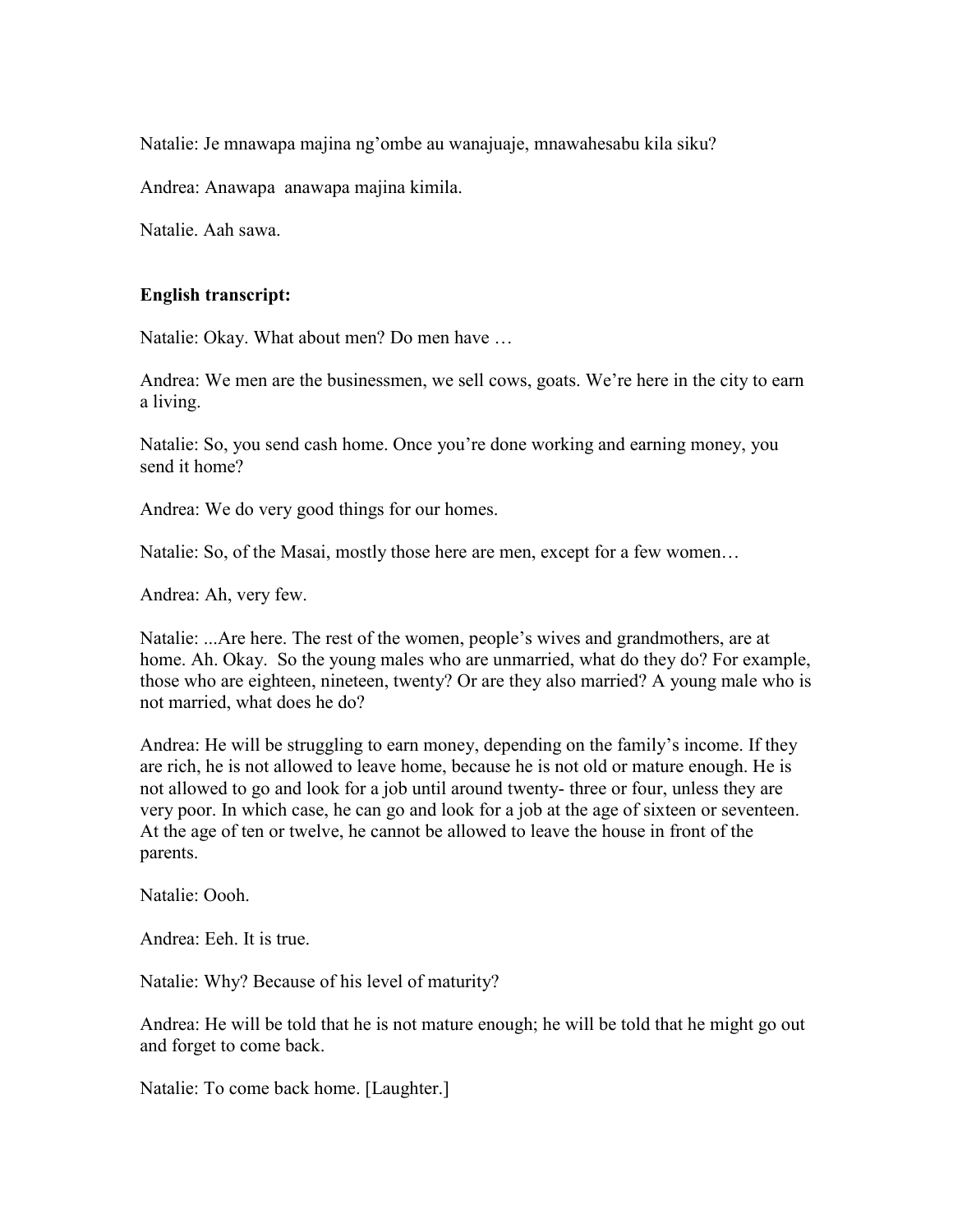Natalie: [Laughter.] And that he will forget how to be respectful, and his respectfulness will diminish. According to our custom, respect is given first priority.

Natalie: Mmmh.

Andrea: Mmmh.

Natalie: Ah. Okay. So the kids, the children, do they have any jobs?

Andrea: No, they don't have jobs.

Natalie: So, the boys and girls do the same things together?

Andrea: Yes.

Natalie: Kids of six, seven, mmm, five or six years up?

Andrea: Ooh, they are students.

Natalie: They go to school?

Andrea: They go to school.

Natalie: Therefore, right now all the kids over there go to school?

Andrea: Yes, by now from, let's say, around '70 [1970] onwards, all the kids have gone to school.

Natalie: Ah.

Andrea: Yes.

Natalie: But all of you depend on crops?

Andrea: Yes.

Natalie: So who milks the cows, who herds the cows, and who goes to look for food? For instance, if there is no food and grass where you live, and you need to go further and further away, who does that job?

Andrea: It's the young people.

Natalie: The youths around the middle years?

Andrea:Yeah, The middle years -- ten, eleven, twelve year olds -- that is their job.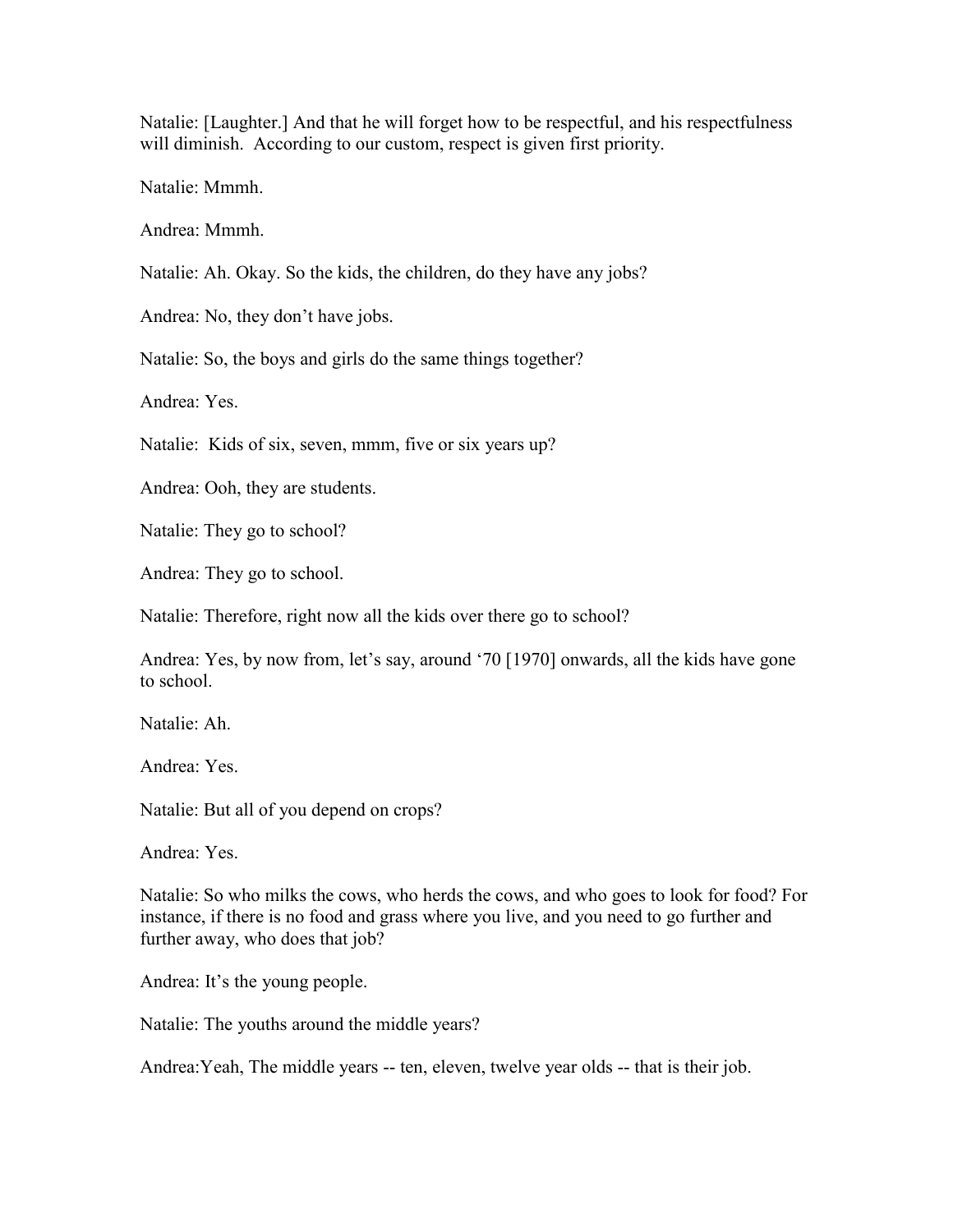Natalie: And they would have already finished school?

Andrea: Ah, they would have…

Natalie: Or when they come home from school, that's what they have to do?

Andrea: Yes, when they get back from school that's what they do. Someone who is able to can hire people.

Natalie: Mmmh.

Andrea: When they cannot afford to do that, the mother is the one who milks the cows; she is in charge.

Natalie: Yes.

Andrea: The wife is the one who milks the cows, and she is the one who knows how much milk the cows produce.

Natalie: Mmh. And the family has how many animals -- how many cows do they have?

Andrea: You could find families with anywhere from ten or twenty to a hundred, two hundred cows.

Natalie: It depends on their income.

Andrea: It depends on their income. One can have up to a thousand cows.

Natalie: A thousand cows?

Andrea: Yes.

Natalie: Wow.

Andrea: It's true. You will find them kept from here till Kariakoo.<sup>1</sup> [Laughter.]

Natalie: [laughter.] Where do they keep them?

Andrea: They keep them in the hut, five hundred here, three hundred there, four hundred…. There is the hut here at your house, there at Shio's house [the neighbor's house], at the school [also nearby], at our house [also nearby], and the shepherd will be staying at the corner. It will be like he will be looking at the cows in the evening as they leave, that one is leaving, that one is leaving, and that one is leaving.

Natalie: Eeh, eeh, eeh.

 $\overline{a}$  $<sup>1</sup>$  A place that is about 10 minutes' drive from where we were.</sup>